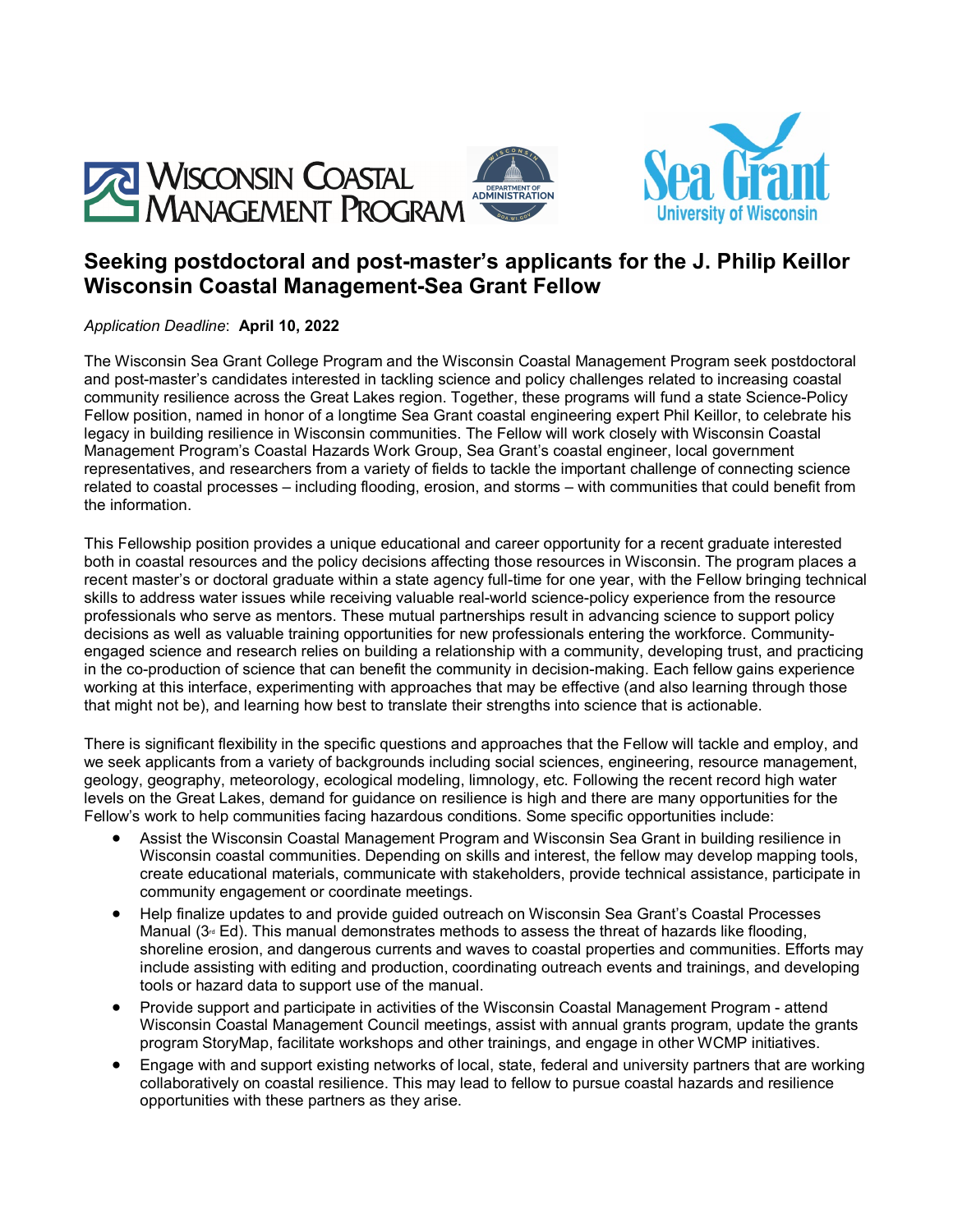• Communicate coastal resilience science and policy work at state, regional, and national conferences.

This Fellow is intended to be stationed in downtown Madison with the Wisconsin Coastal Management Program at the Department of Administration, and will work with researchers from across the state, region and country, as well as stakeholders and policy-makers in Wisconsin. The fellowship mentor team will include Kate Angel and Mike Friis (Wisconsin Coastal Management Program) and Drs. Adam Bechle and Jennifer Hauxwell (Wisconsin Sea Grant). The position requires occasional travel, including overnight stays. **Work arrangements may need to be flexible and may evolve amid the coronavirus (COVID-19) pandemic, adhering to all University of Wisconsin-Madison and state directives and guidance.**

We welcome applications from underrepresented candidates and anyone passionate about using science to better serve Wisconsin's Great Lakes communities. UW-Madison is an Equal Employment, Equal Access Employer committed to increasing the diversity of our workforce. Diversity is a source of strength, creativity, and innovation for UW-Madison. We value the contributions of each person and respect the profound ways their identity, culture, background, experience, status, abilities, and opinion enrich the university community. We commit ourselves to the pursuit of excellence in teaching, research, outreach, and diversity as inextricably linked goals. The University of Wisconsin-Madison fulfills its public mission by creating a welcoming and inclusive community for people from every background-people who as students, faculty, and staff serve Wisconsin and the world.

More detail on the fellowship is below. If you have any questions, please contact: Jennifer Hauxwell at *jennifer.hauxwell@aqua.wisc.edu* or (608) 263-4756.

## *Eligibility*

Any student or postgraduate who will have graduated in the past five years with a Master's or Doctorate degree in an applicable field (see above) is eligible to apply. Fellows must have completed all degree requirements before starting the fellowship.

## *Stipend and Expenses*

Annual stipends are dependent on the Fellow's academic background, with post master's Fellows earning \$40,000 and postdoctoral Fellows earning \$55,000, both with additional benefits (see  [http://www.ohr.wisc.edu/benefits/new-emp/grad.aspx\)](http://www.ohr.wisc.edu/benefits/new-emp/grad.aspx). Fellows will be allotted up to \$2,000 to cover fellowshiprelated travel and can include conferences. Additional travel associated with the fellowship may be covered by the host agency at the agency's discretion.

## *Application Requirements*

Application packages should be sent to *jennifer.hauxwell@aqua.wisc.edu* at the University of Wisconsin Sea Grant Institute and should include:

- 1. A personal statement that describes your background and abilities, your expectations from the fellowship experience and how this experience fits with your career goals (2 pages or fewer)
- 2. Curriculum vitae with relevant educational, professional and volunteer experience (no length limit)
- 3. Copies of all undergraduate and graduate student transcripts
- 4. Up to 4 writing samples, both formal and informal (e.g., journal articles or other technical documents, popular articles, web resources, etc.)
- 5. A list of two professional references with contact information, including a faculty member from your graduating institution familiar with your academic record

Please use the naming convention "Last name – description of file" for all files associated with the application (e.g. "Yang – cover letter", "Yang – cv", "Yang – transcripts", etc.).

## *Selection Process*

Wisconsin Sea Grant and Wisconsin Coastal Management staff will identify a short list of candidates for interviews. Interviews will be conducted by a panel with representatives from both programs to determine the best fit for the position. It is expected that applicants will possess a strong aquatic sciences and water resources